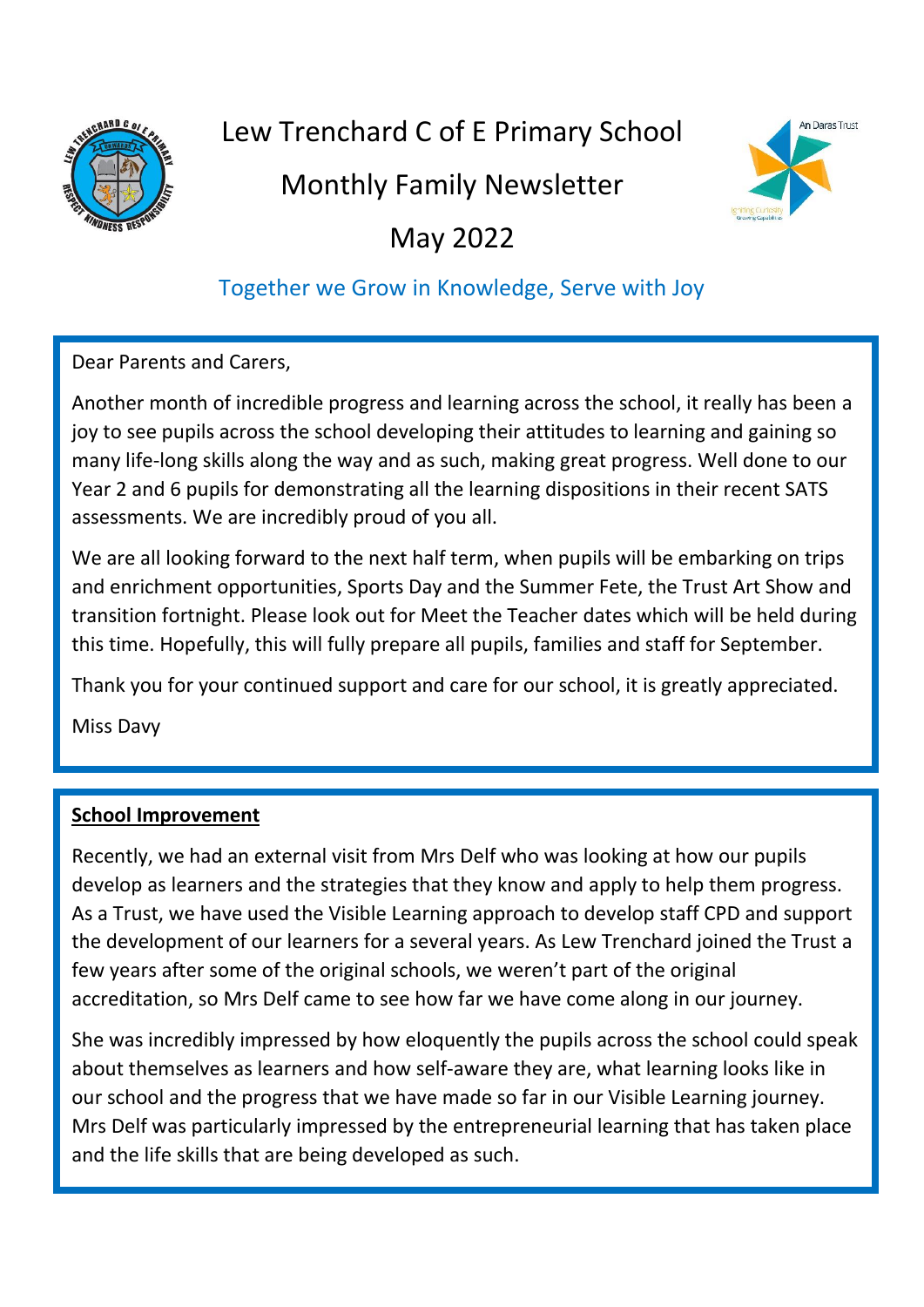#### **Yes Tor News**

What an amazing few weeks we have had in Yes Tor! The children have really enjoyed learning about the queen and where she lives, and their enthusiasm has shone through in their amazing artwork.

We are all so proud of our school starters and their incredible reading, not only have they learnt most of their sounds, but they have all been reading the sound blending books, these will be coming home with them soon.

What a great turnout we have had for our baby and toddler group; we hope the numbers keep on increasing during the Summer term. Everyone is really enjoying using the new outdoor space.

We are all looking forward to the Jubilee party this afternoon and we hope you all have a wonderful half term.

#### **Brentor News**

This term, we have been learning about the history of the seaside. We discovered that there were lots of difference and similarities between seaside holidays now and in the past, for example people didn't like to sunbathe but instead sea bathed and people would get changed in bathing machines which would be pulled into the sea by donkeys. In maths, we were introduced to Reknreks which support us with our counting and subitizing, we are becoming very independent when using them! Year 1's have been practicing their 2, 5 and 10 times table and from this we have been exploring the introduction of multiplication and division. In art, Matt has been teaching us techniques in collaging. We chose a picture of Bude beach and had to have a sharp eye to look for the shapes we could see. When we had sketched out our simple outline, we thought about the colours and shapes we needed to create our picture through cutting and tearing. Through RE we have explored Judaism. We have all been fascinated with learning new traditions and artifacts which are celebrated and used within a Jewish household. We have learnt about Shabbat which is the Judaism Day of rest and we noticed that the celebration of Shabbat is similar to that of the Creation Story. Brentor are becoming very good and noticing links and connections between certain religions. Next term, we will continue our learning about the seaside but with a focus at what are coastal environmental issues are coastlines are facing. Alongside this we will be wondering and investigating how we should care for our world and why it matters.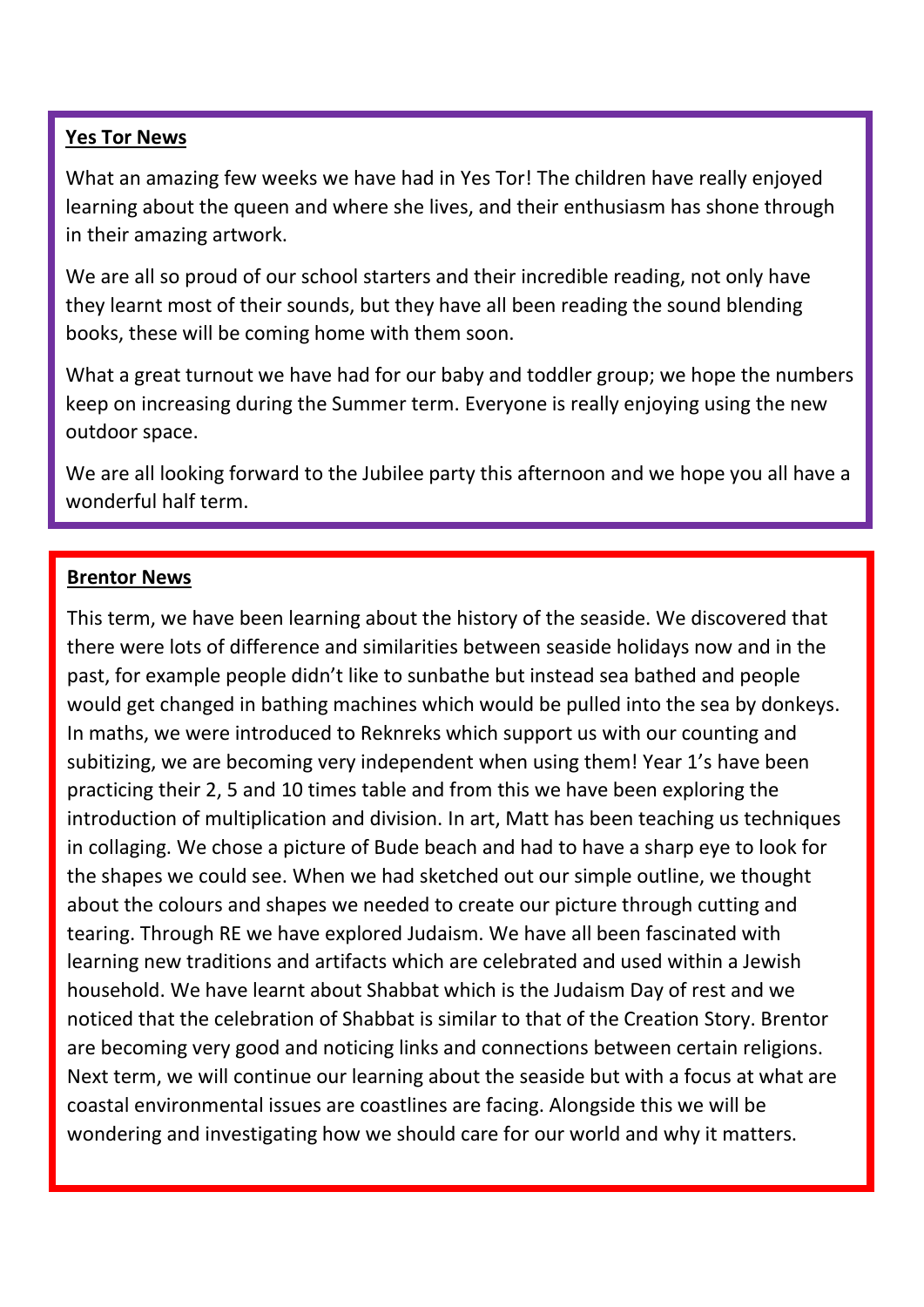#### **Fox Tor News**

This term Fox Tor have excelled all their expectations with their Green Enterprise project. The school family and wider community have been so supportive. We have raised over £300 so far, which is just amazing. This will support our enrichment trip to SSGB in June.

In maths, the children have been focusing on fractions and their end of unit quiz has shown great progress.

In English over the past week, we have all enjoyed exploring The Lost Spell poetic song 'Daisy'. The children have been inspired by the wildflowers on the school field to create their own beautiful poems with a focus on similes and metaphors.

The children have also planted a "Jubilee Meadow" to commemorate the special occasion.

#### **Oke Tor News**

Oke Tor have had an exciting term. They have been looking at the Ancient Greeks and identifying the legacy left behind, using different sources to unpick the era. In Science, we have used practical, hands-on learning to explore the digestive system and the functions of the different parts – the children were either engrossed or grossed out.

The children have excelled in their understanding and learning of decimals and money. They really rose to the challenge of our shopping task, where they had £10 to cater for 10 people at a movie night. This involved using numerous learning dispositions and life skills.

As our residential edges closer, we have all come together in our fundraising efforts. So far, we have raised just over £400 which is fantastic. A massive thank you for all your support and donations. Please keep an eye out for future fundraising ideas and opportunities.

Next term, in preparation for our residential, we will be holding a sleepover in school. We will also be holding a meeting for the residential where we will be giving out all the necessary information. Please keep an eye out for the details.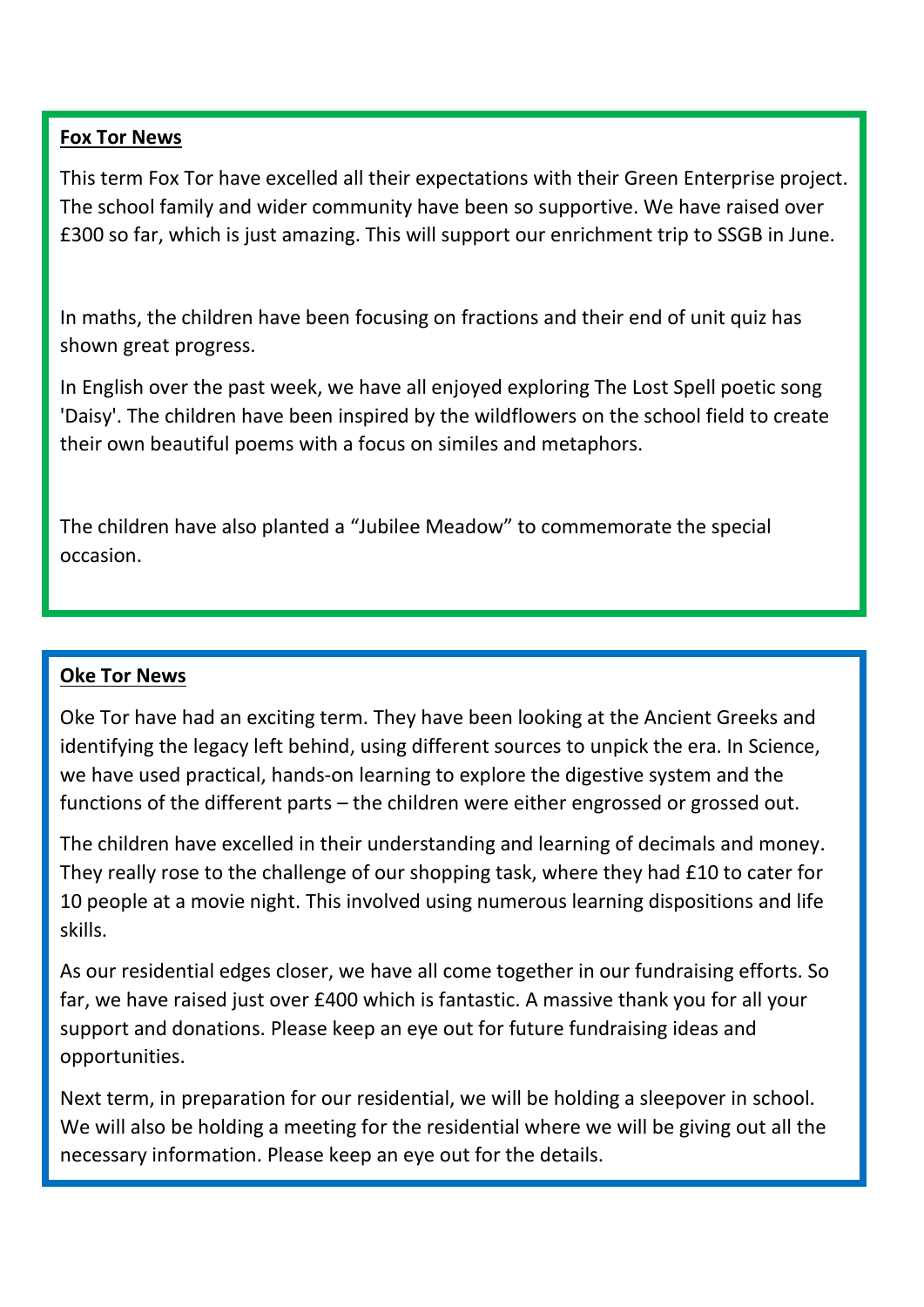#### **Great Links Tor News**

Our term has been a good one, mostly because of our World War II learning, which we are really enjoying. We have been learning about the Blitz, brought to life in the classroom by hearing the air raid sirens and hiding under the tables when they go off.

We have been able to link some of this learning to the Queen Elizabeth II research we have undertaken for the jubilee celebrations.

This has also linked to art lessons, where we have created silhouette pictures inspired by the Blitz. This required a very different approach to painting than the one needed for the Queen Elizabeth II portraits created to celebrate the jubilee where we had to slow down and include all the details we observed. The background for the Blitz silhouettes allowed more freedom as the splashes created the effects of the bombs.

We are continuing with the World War II after half term but focusing on a different "big question".

Great are also looking forward to their imminent residential to Bristol.

| <b>Celebration News</b> |                    |                    |                   |             |  |  |
|-------------------------|--------------------|--------------------|-------------------|-------------|--|--|
| Pre-school Star         | Oliver             | Whole of Yes       | Oliver            | Frankie     |  |  |
| of the Week             |                    | Tor                |                   |             |  |  |
|                         |                    |                    |                   |             |  |  |
| Good Learner            | 29.4.2022          | 6.5.2022           | 13.5.2022         | 20.5.2022   |  |  |
| <b>Brentor</b>          | Mason & Otto       | <b>Billy</b>       | Hadley            | Alfie       |  |  |
| Fox Tor                 | <b>Whole Class</b> | Evie               | Lilly             | Year 2      |  |  |
| Oke Tor                 | <b>Iris</b>        | <b>Riley P</b>     | Poppy             | Taylor      |  |  |
| <b>Great Links Tor</b>  | Alfie              | Sullivan           | Year 6 & Elliot   | Mya         |  |  |
|                         |                    |                    |                   |             |  |  |
| Values in               | 29.4.2022          | 6.5.2022           | 13.5.2022         | 20.5.2022   |  |  |
| Action                  |                    |                    |                   |             |  |  |
| <b>Brentor</b>          | Mae                | Ivy                | Rose              | Ceanna      |  |  |
| Fox Tor                 | Daisy              | <b>Whole Class</b> | Elodie            | Evie        |  |  |
| Oke Tor                 | Tyler              | Poppy              | Jayden            | Layla       |  |  |
| <b>Great Links Tor</b>  | Riley              | Phoebe             | Year <sub>6</sub> | Gracie (FT) |  |  |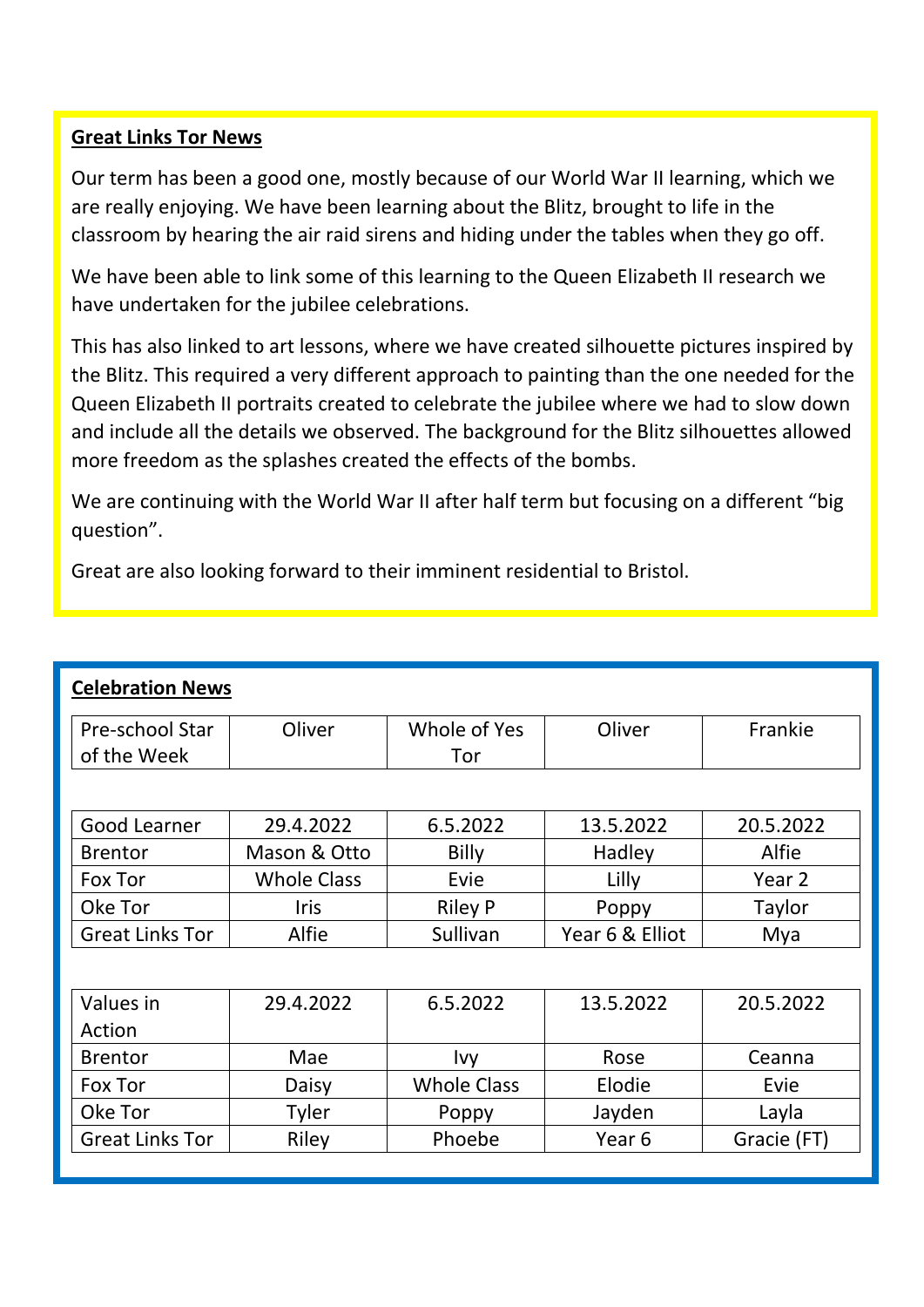#### **Attendance for Month**

| <b>Class</b>       | 29.4.2022 | 6.5.2022 | 13.5.2022 | 20.5.2022 |
|--------------------|-----------|----------|-----------|-----------|
| <b>Brentor</b>     | 91%       | 84%      | 93%       | 95%       |
| Fox Tor            | 91%       | 95%      | 97%       | 100%      |
| Oke Tor            | 99%       | 99%      | 100%      | 100%      |
| <b>Great Links</b> | 92%       | 90%      | 95%       | 94%       |
| Total              | 93%       | 92%      | 97%       | 97%       |

National expectations are 97%

Please call the school office if your child is ill or late. We cannot rely on receiving Dojo messages, as the internet is not great. Thank you.

It is also important that children are not late to school. Remember all year groups will start at 9am (gates open from 8.45am so that children are in class and settled ready to learn) and finish at 3.15pm. We closely monitor our attendance and must inform the Education Welfare Officer if individuals fall below 95%. The DfE have published new/updated guidance for schools effective from Sept 22– "Working together to improve school attendance" and "Summary table of responsibilities for school attendance", as this is such a focus area for schools, who are held to account.

#### **Dates for Your Diary**

Thursday 26th May- Whole School Jubilee Celebration/ last day of Summer Term 1

Friday  $27<sup>th</sup>$  May – Bank holiday

Monday  $6<sup>th</sup>$  June – Inset Day (no pupils)

Tuesday 7th June - Back to school

Wednesday  $15<sup>th</sup>$  – Friday  $17<sup>th</sup>$  June – Great Links Tor residential

Thursday  $23<sup>rd</sup>$  June – Fox Tor Trip

Wednesday 29th June – Sports Day/Summer Fair (first date)

Tuesday 3rd July - Sports Day/Summer Fair (reserve date)

Wednesday 6<sup>th</sup> -Friday 8<sup>th</sup> July – Oke Tor residential

Monday 11<sup>th</sup> July-Friday 22<sup>nd</sup> July – Transition fortnight (new classes). Meet the Teacher meetings TBC.

Wednesday 13<sup>th</sup> July – Andaras Trust Art show Launceston Town Hall

Friday 22nd July – End of Term